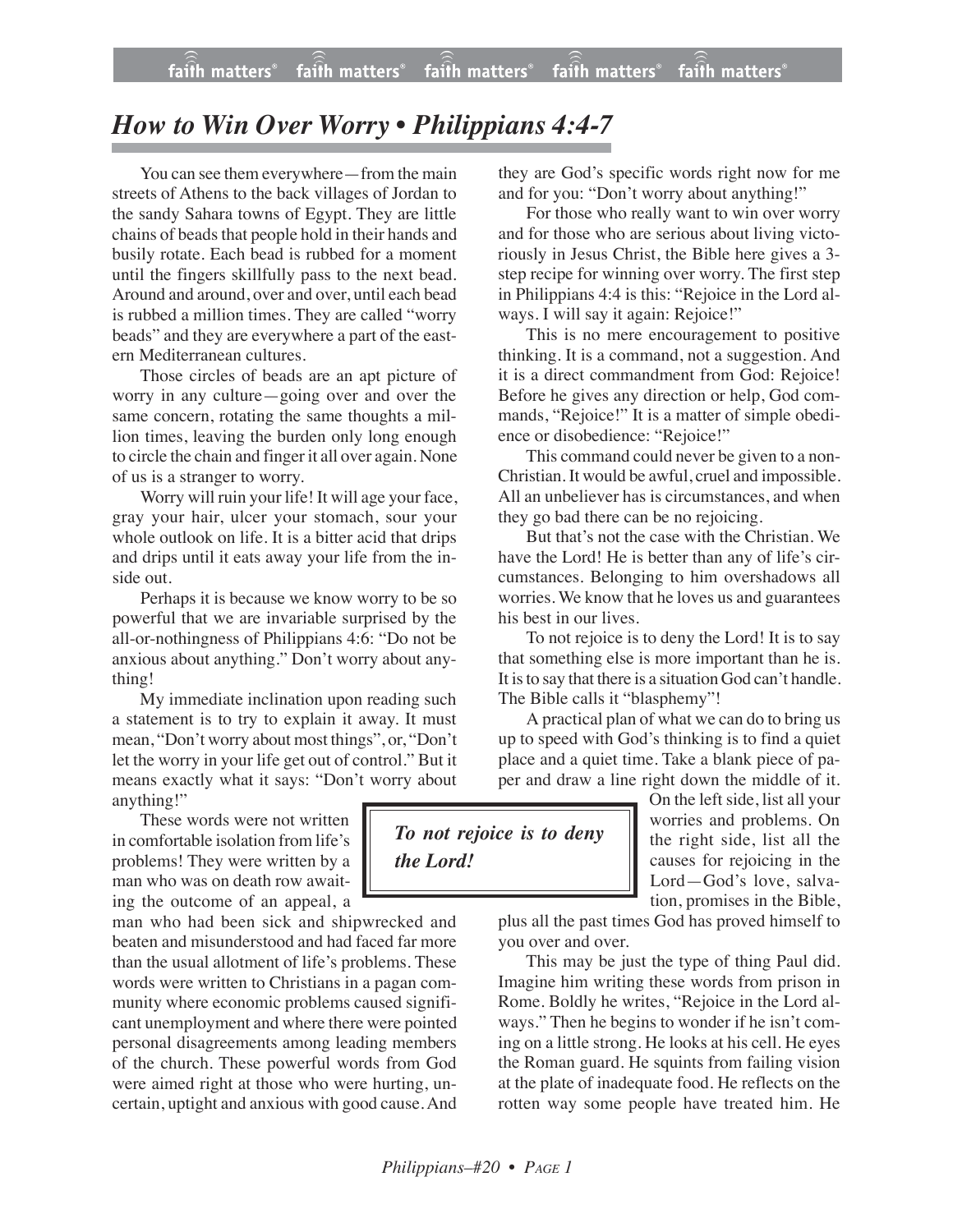mulls over the possibility of a refused appeal and imminent execution by beheading. Rejoice?

But then he thinks about his Lord! He remembers that God loved him while he was still a sinner. He knows that Jesus died for him. He remembers all the great evidences of God's care he has experienced over his lifetime. He pictures the future home being prepared for him in heaven. And he picks up his pen and writes, "I will say it again: Rejoice!"

There is no circumstance that should be allowed to dampen the joy of a Christian. No worry should ever quiet the rejoicing words of a disciple of the Savior. No problem is great enough to turn bitter the believer who follows Jesus Christ as Lord! We belong to Jesus Christ. Therefore, "Rejoice in the Lord always. I will say it again: Rejoice!"

But that's only the first part of the recipe. In verse five Paul adds a second step when he tells us to be gracious. He says, "Let your gentleness be evident to all."

Just about every Bible version has a different translation of the Greek word "epieikes", translated here as gentleness. Today's English Version says, "Show a gentle attitude toward all." The Living Bible instructs us, "Let everyone see that you are unselfish and considerate in all you do." And the Jerusalem Bible says, "Let your tolerance be evident to everyone."

What it really means is that when things go rotten for you, be a nice guy! Be patient and gracious and gentle and tolerant and unselfish.

The frequent unchristian response to problems is to be nasty and rotten and bitter. Don't be that way. Be a nice guy! After all, as a Christian you can trust the Lord for everything. You can be nice to people even if they are rotten to you. God will take care of you and them. You can go the extra mile every time and come out ok. And you will be absolutely amazed how effectively this lowers worry!

God asks us not only to be a nice guy but also to let everybody know. You see, if we respond to life's worries the same way as people do who are not Christians, then what does that do for the reputation of God? Nothing. But if we respond to life's worries by being nice guys, then the whole world will take notice and God will get a whole load of glory.

The apostle Paul says, "The Lord is at hand." The Lord is close. He's nearby. He's in control. We don't need to be uptight or angry or sullen or impatient. The Lord is near so we can relax and be gentle, gracious, patient, tolerant and unselfish.

Try it! Take whatever has been bugging you lately, your worries, and relax and be nice to people (especially those who have caused your worries). Just live out your faith and trust in the Lord in the way you relate to other people. It will do wonders in melting your worries away!

A third step in Paul's recipe is found verses 6 and 7. Paul says:

> Do not be anxious about anything, but in everything, by prayer and petition, with thanksgiving, present your requests to God. And the peace of God, which transcends all understanding, will guard your hearts and your minds in Christ Jesus.

Just as Eskimos have lots of different words for snow, Christians have lots of different words for prayer. Four different types of anti-anxiety prayers are listed right here in this pair of verses. The first one is communication prayer: "in everything by prayer." This simply means staying in touch with God, talking to him regularly about all the things that go on in our lives.

Charleen and I often pray together over the day early in the morning. Anxiety and worry is relieved when the day begins with the knowledge that we've committed it all to God

The time to get a doctor or a church or a mechanic is before you need one. Build a relationship so you can call if an emergency arises. The same goes with prayer. Communicate with God on a regular basis before a crisis comes.

A second type of prayer is "need prayer". That's where we make a list of every single need in our lives and we tell God. He wants to hear about it. He wants us to tell him every day. It's a combination of telling and trusting. Put them together. We tell God our needs and we trust him to meet them in his best way and his best time.

Third on our list is "thanksgiving prayer". Every time we pray we should include lots of thanksgiving for all God has already done for us. Don't become ungrateful!

Thanksgiving is a marvelous cure for selfishness, bitterness, over concern about our immedi